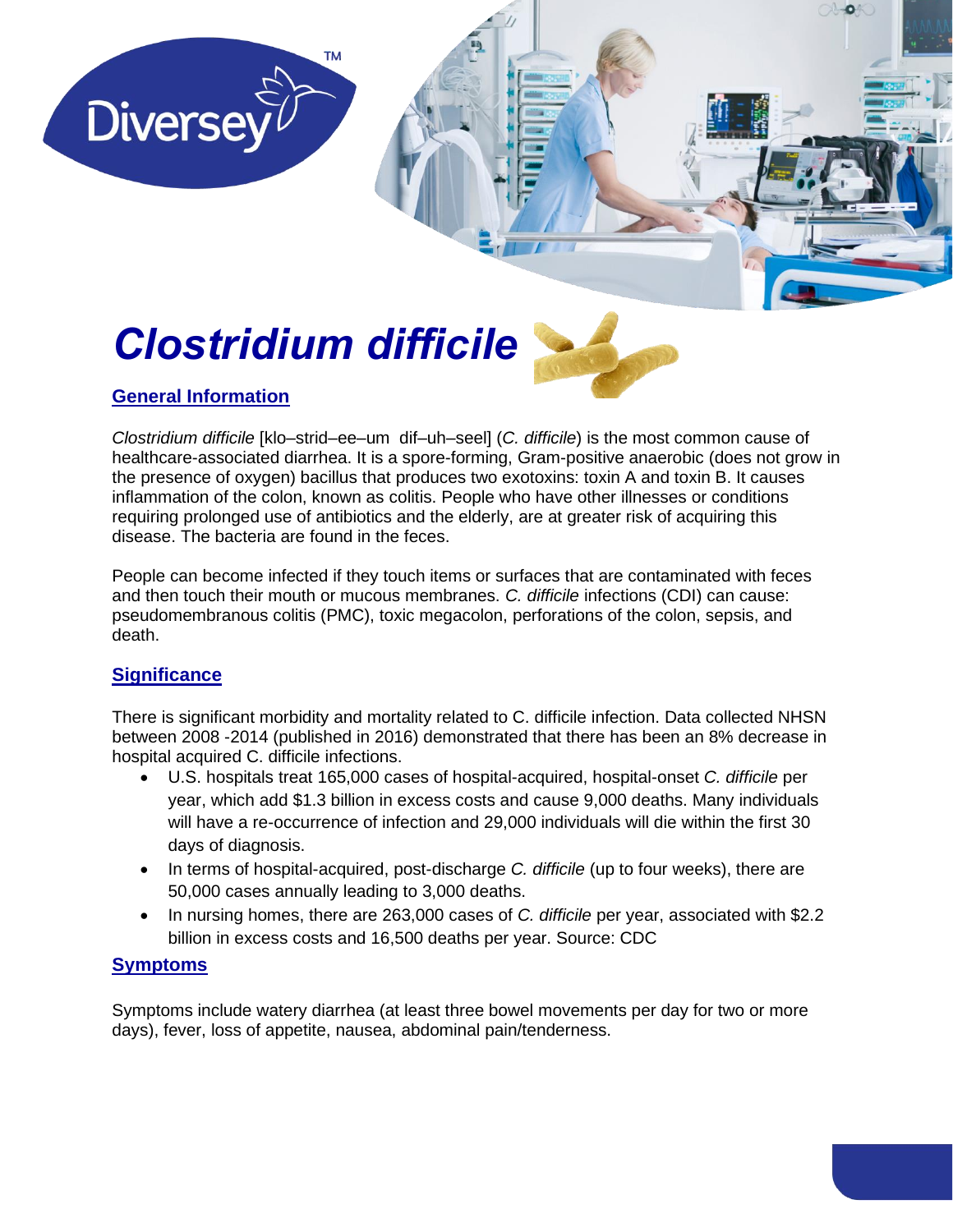

#### **Transmission**

*C. difficile* is shed in feces. Most patients remain asymptomatic after infection. Normally, this pathogen has complicated nutritional requirements (fastidious) in its vegetative state. It can form spores when growth conditions are unfavorable, which enables the pathogen to persist in the environment for extended periods of time (e.g., in soil and on dry surfaces). Any surface, device, or material (e.g., toilets, bathing tubs, and electronic rectal thermometers – a disposable thermometer should be used for hospitalized patients) that becomes contaminated with feces may serve as a reservoir for the *C. difficile* spores. Environmental surfaces may serve as a source a reservoir for transmission of the spores. It was shown that direct exposure to contaminated patient-care items (e.g., rectal thermometers) and high-touch surfaces in patients' bathrooms (e.g., light switch) have been implicated as a source of infection. Spores are transferred to patients mainly via the hands of healthcare personnel who have touched a contaminated surface or item. Risk factors of acquiring infection include: exposure to antibiotics, gastrointestinal procedures and surgery, and advanced age.

#### **Treatment**

In about 20% of patients, CDI will resolve within 2-3 days of discontinuing the antibiotic to which the patient was previously exposed. The infection can usually be treated with an appropriate course (about 10 days) of antibiotics, including metronidazole, Vancomycin (administered orally), or recently approved Fidaxomicin. After treatment, repeat *C. difficile* testing is not recommended if the patients' symptoms have resolved, as patients may remain colonized. Newer treatment modalities are discussed in the literature.

#### **General Prevention Guidelines**

Measures for Healthcare Workers, Patients, and Visitors:

- Accommodate patients in a **private room with contact precautions**. If single rooms are not available, **cohort patients**, providing a dedicated commode for each patient
- Healthcare workers and visitors must use **gloves and gowns** on entry to a room.
- Emphasize compliance with the practice of **hand hygiene. An alcohol hand sanitizer can be used to perform Hand Hygiene upon entering the room, however, when leaving the patient/resident room, soap and water is to be used.**

Maintain contact precautions for the duration of diarrhea. If the patient/resident remains in the health-care setting, transfer to a new room and perform terminal disinfection of the room they had occupied or leave on Contact Precautions (Acute Care) until the time of discharge.

pg. 2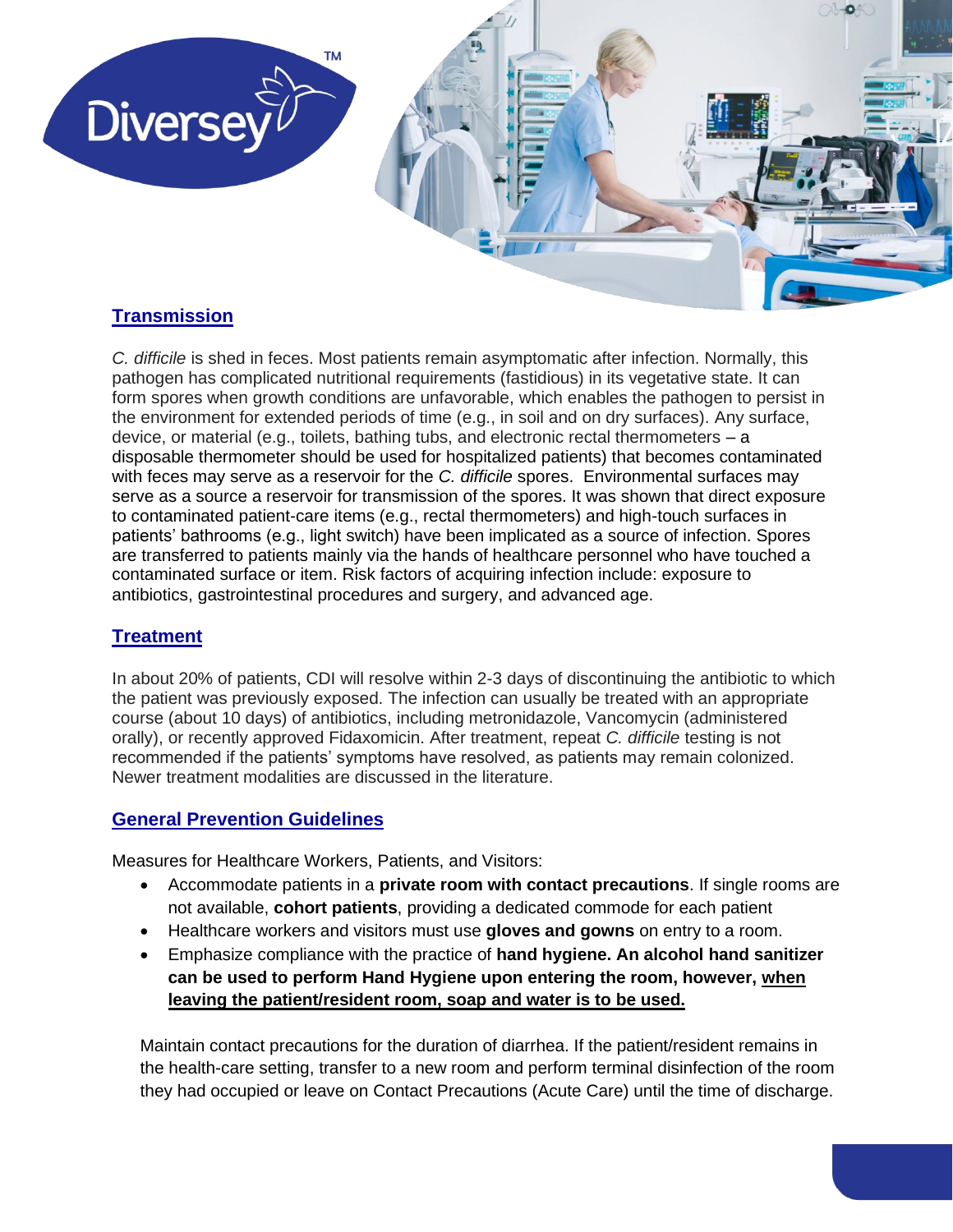

| <b>Guidelines and Recommendations</b>                                                                                                                                                                                                                         |                                                                                                                                                                                                                                                                                                                                                |  |  |
|---------------------------------------------------------------------------------------------------------------------------------------------------------------------------------------------------------------------------------------------------------------|------------------------------------------------------------------------------------------------------------------------------------------------------------------------------------------------------------------------------------------------------------------------------------------------------------------------------------------------|--|--|
| <b>SHEA-IDSA Guidelines (2010)</b>                                                                                                                                                                                                                            | CDC (2003)                                                                                                                                                                                                                                                                                                                                     |  |  |
| <b>B. Environmental Cleaning and Disinfection</b>                                                                                                                                                                                                             | <b>VI. Special Pathogens</b>                                                                                                                                                                                                                                                                                                                   |  |  |
| <b>Recommendations</b>                                                                                                                                                                                                                                        | G. Because no EPA-registered products are specific for                                                                                                                                                                                                                                                                                         |  |  |
| 19. Identification and removal of environmental sources of<br>C. difficile, including replacement of electronic rectal<br>thermometers with disposables, can reduce the incidence of<br>$CDI$ (B-II).<br>20. Use chlorine-containing cleaning agents or other | inactivating C. difficile spores, use hypochlorite-based<br>products for disinfection of environmental surfaces in those<br>patient-care areas where surveillance and epidemiology<br>indicate ongoing transmission of C. difficile. (Category II)<br>H. No recommendation is offered regarding the use of<br>specific EPA-registered hospital |  |  |
| sporicidial agent/s to address environmental contamination<br>in areas associated with increased rates of CDI (B-II).<br>21. Routine environmental screening for C. difficile is not                                                                          | Disinfectants with respect to environmental control of C.<br>difficile. (Unresolved issue)                                                                                                                                                                                                                                                     |  |  |
| recommended (C-III).                                                                                                                                                                                                                                          | Source: CDC. Sehulster L, Chinn RYW. Guidelines for<br>environmental infection control in healthcare facilities.                                                                                                                                                                                                                               |  |  |
| Source: Cohen et al. Clinical Practice Guidelines for                                                                                                                                                                                                         | MMWR 2003;52(RR10);1-42.                                                                                                                                                                                                                                                                                                                       |  |  |
| Clostridium difficile. Infection control and hospital<br>epidemiology may 2010, vol. 31, no. 5                                                                                                                                                                |                                                                                                                                                                                                                                                                                                                                                |  |  |

#### **Important Studies**

#### *1) Kundrapu et al. Daily Disinfection of High-Touch Surfaces in Isolation Rooms to Reduce*

*Contamination of Healthcare Workers' Hands. Infect Control Hospital Epidemiology 012;33(10):1039-1042.*

#### *Study Conclusion:*

*In a randomized non-blinded trial, we demonstrated that daily disinfection of high-touch surfaces in rooms of patients with Clostridium difficile infection and methicillin-resistant Staphylococcus aureus colonization reduced acquisition of the pathogens on hands after contacting high-touch surfaces and reduced contamination of hands of healthcare workers caring for the patients.*

*2) Orenstein et al. A Targeted Strategy to Wipe Out Clostridium difficile. Infect Control Hospital Epidemiology, 2012: 32(11): 1137-1139.*

pg. 3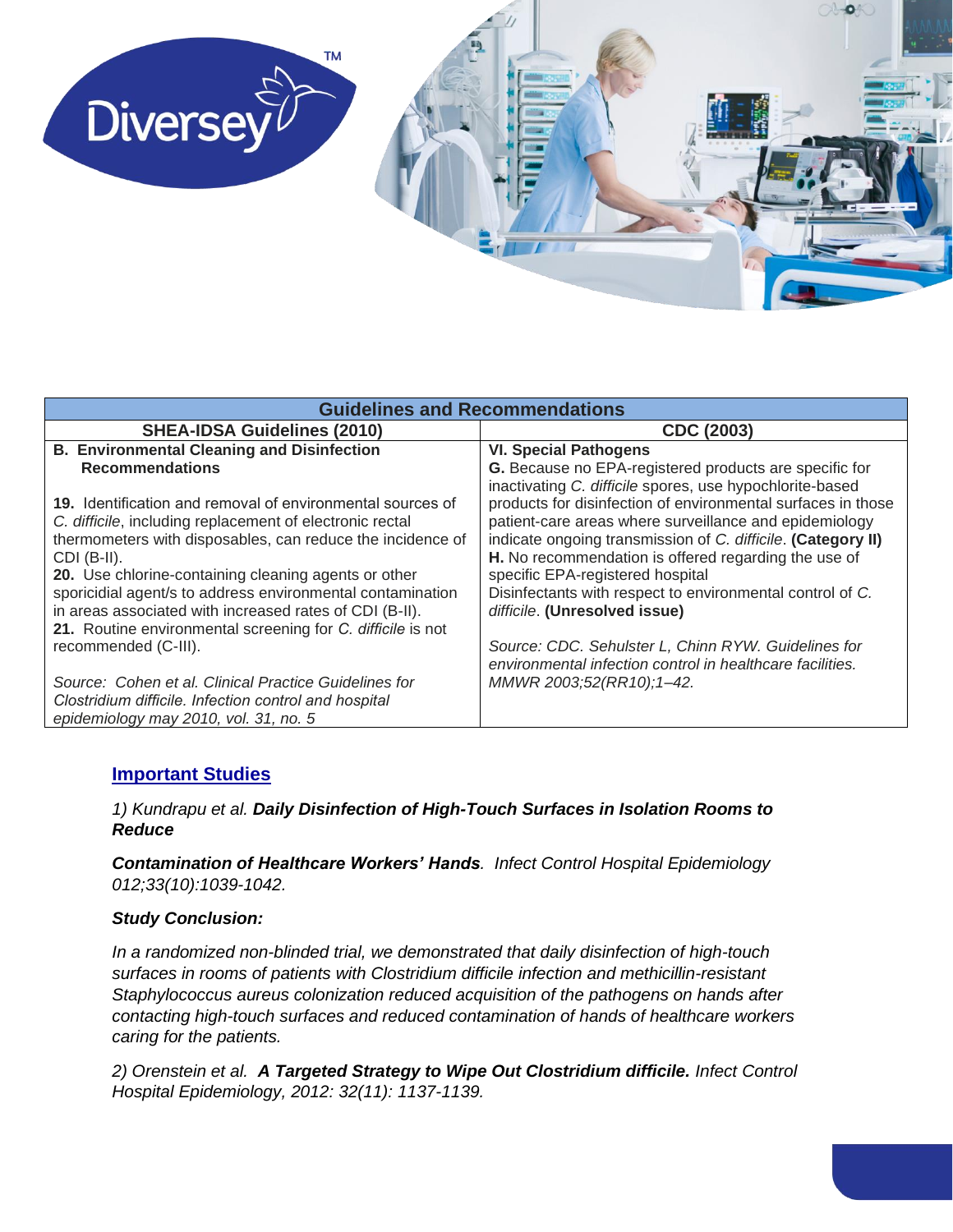

#### *Study Conclusion:*

*This study evaluated daily cleaning with germicidal bleach wipes on wards with a high incidence of hospital-acquired Clostridium difficile infection (CDI). The intervention reduced hospital-acquired CDI incidence by 85%, from 24.2 to 3.6 cases per 10,000 patient-days, and prolonged the median time between hospital-acquired CDI cases from 8 to 80 days.* 

#### **Cleaning and Disinfection**

Proper cleaning and disinfection is critical in reducing the risk of *C. difficile* transmission.

It is recommended to use a sporicidial agent to address environmental contamination in areas associated with **increased rates** of CDI or in **outbreak** situations.

Terminal cleaning of a patient/resident room requires a **two step** process. First, cleaning with a cleaning agent and second, to disinfect. If the product used is a cleaner/disinfectant, the environment should still be cleaned twice.

pg. 4

*Clostridium difficile* is susceptible to the following Diversey disinfectants and devices:

| Product                   | Avert <sup>™</sup> Sporicidal<br><b>Disinfectant</b><br><b>Cleaner/Wipes</b> | MoonBeam®3 UV<br><b>Disinfection</b>         |                                      |
|---------------------------|------------------------------------------------------------------------------|----------------------------------------------|--------------------------------------|
| <b>Contact Time (Min)</b> | 4                                                                            | 3                                            |                                      |
|                           |                                                                              | <b>NOOK</b>                                  |                                      |
|                           |                                                                              |                                              |                                      |
| Product                   | Avert™<br><b>Disinfectant</b><br>Cleaner                                     | Rescue <sup>®</sup> (Liquid,<br>Gel & Wipes) | MoonBeam®3 UV<br><b>Disinfection</b> |
| <b>Contact Time (Min)</b> |                                                                              | 10                                           | 3                                    |

#### **References**:

1. [www.cdc.gov/HAI/pdfs/cdiff/Cohen-IDSA-SHEA-CDI-guidelines-2010.pdf](http://www.cdc.gov/HAI/pdfs/cdiff/Cohen-IDSA-SHEA-CDI-guidelines-2010.pdf)